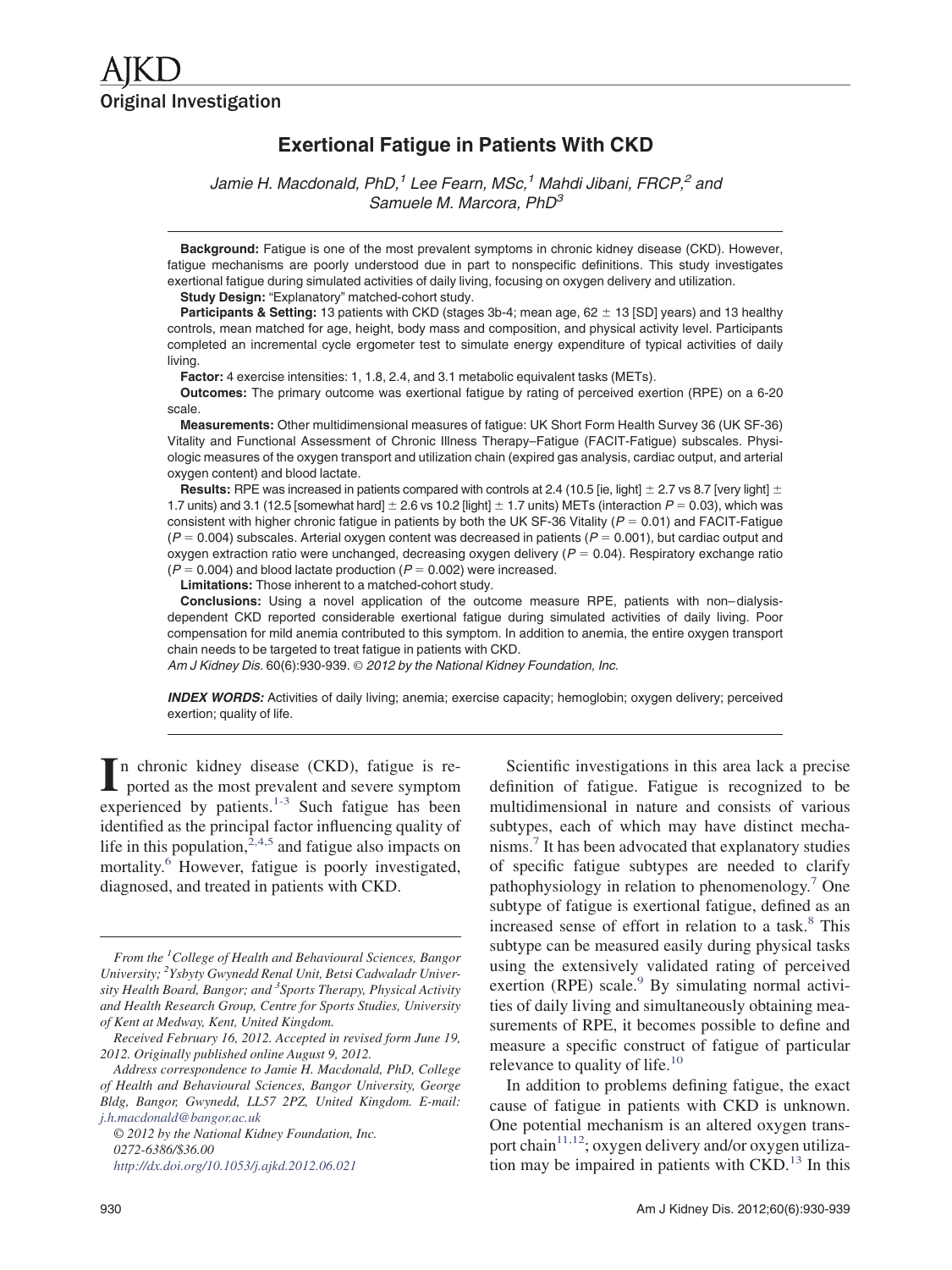regard, it increasingly is being recognized that oxygen utilization has a relatively minor role in CKD myopathy and fatigue, evidenced by elegant studies show-ing normal mitochondrial function.<sup>[14-17](#page-8-8)</sup>

In contrast, oxygen convection (from the lung to the muscle capillary) and specifically anemia are commonly cited causes of general fatigue in patients with  $CKD<sup>18</sup>$  $CKD<sup>18</sup>$  $CKD<sup>18</sup>$  More recently, it has been advocated that anemia treatment be targeted by patient-reported fatigue, although the optimal hemoglobin target is unclear[.19](#page-8-10) Furthermore, the influence of mild anemia on exertional fatigue is ambiguous because when healthy persons are made anemic experimentally, they compensate to maintain oxygen delivery (eg, by elevating cardiac output), especially at lower exercise intensities, as typically experienced during activities of daily living.[20-22](#page-8-11) Experimental evidence contradicting a primary role of mild anemia in fatigue also is provided by the surprisingly minor impact of erythropoietin therapy on this symptom[.23,24](#page-8-12) Thus, some authors have concluded that oxygen conductance (muscle capillary to mitochondria) is of greater importance than oxygen convection/anemia[.25](#page-8-13)

Still, previous studies must be interpreted cau-tiously. These studies often investigated maximal<sup>[26](#page-8-14)</sup> and single-leg<sup>[27](#page-8-15)</sup> exercise paradigms, but submaximal exercise and whole-body exercise better simulate activities of daily living. When submaximal comparisons have been made, exercise intensities relative to participants' maximal exercise capacity often have been used, $25$  making interpretation of oxygen delivery and utilization variables difficult due to different absolute exercise intensities. Furthermore, most studies focus on hemodialysis patients, although this subgroup makes up only a small fraction of patients with CKD[.28](#page-8-16) Whether fatigue also occurs in patients with moderate CKD is underinvestigated, and whether such patients with CKD adapt to reduced oxygen delivery is unknown, making guidelines for how to treat conditions such as exertional fatigue and anemia difficult to offer.<sup>[29](#page-8-17)</sup>

Therefore, the aim of this study was to determine whether exertional fatigue, assessed by RPE, is elevated in patients with CKD during simulated activities of daily living. A secondary aim was to determine the role of oxygen delivery and utilization in exertional fatigue, investigating whole-body, submaximal, and absolute exercise intensities to better represent activities of daily living. We hypothesized that exertional fatigue, assessed by RPE, would be increased in patients with CKD during submaximal exercise. Furthermore, we hypothesized that oxygen convection/ anemia would be involved minimally in such elevated exertional fatigue due to cardiac compensation maintaining oxygen delivery, thus suggesting that other

factors (such as poor oxygen conductance from muscle capillary to mitochondria) are of greater importance to exertional fatigue in patients with CKD.

#### **METHODS**

#### **Patients and Study Design**

After ethical approval from the North West Wales Research Ethics Committee, a matched-cohort study was completed. Using a convenience sampling method, patients were approached during routine nephrology outpatient clinics at Gwynedd Hospital between October 2007 and January 2008. Control participants were approached by e-mails and letters to friends and relatives of patients, hospital staff, and the local community between October 2007 and June 2010. Inclusion criteria for patients were CKD stage 3b (estimated glomerular filtration rate [eGFR] of 30-44 mL/min/ 1.73 m<sup>2</sup>) or 4 (eGFR of 15-29 mL/min/17.3 m<sup>2</sup>), as defined by eGFR (calculated using the isotope-dilution mass spectrometry– traceable 4-variable MDRD [Modification of Diet in Renal Disease] Study equation) $30$  from 2 serum samples at least 3 months apart. Exclusion criteria for controls were current CKD stages 1-5 and medications that elicit abnormal physiologic responses to exercise (eg,  $\beta$ -blockers). Exclusion criteria for both groups were age younger than 18 years, history of renal replacement therapy or acute kidney injury, any uncontrolled metabolic condition (eg, gross obesity or uncontrolled diabetes), pulmonary or neuromuscular disease, hemoglobin concentration  $\leq 11$  g/dL, and not being able to self-ambulate for 50 m.

After written informed consent, all participants presented at the School of Sport, Health and Exercise Sciences between January 2008 and July 2010 for testing procedures. All participants attended for testing on 2 occasions: visit 1 was to familiarize participants with the protocol and use of the RPE scale, and visit 2 was identical to visit 1 and was completed 7 days later. Data from visit 2 were used for analysis. Participants abstained from alcohol, caffeine, and strenuous exercise for 24 hours prior to appointments, then consumed a standard light meal and water 2 hours prior to arrival.

#### **Assessment of Participant Characteristics and Psychological Outcomes**

Height, body mass, and body composition were measured using a wall-mounted stadiometer and bioelectrical impedance analyzer (TBF300MA; Tanita, [www.tanita.co.uk\)](http://www.tanita.co.uk). Physical activity level was assessed by 7-day pedometer counts (Digi-Walker SW-200; Yamax, [www.yamax.co.uk\)](http://www.yamax.co.uk). Cause of CKD was classified as previously described[.31](#page-8-19) To provide a general overview of quality of life including fatigue, version 2 of the UK (English) Short Form Health Survey 36 (SF-36) was selected.<sup>[32](#page-8-20)</sup> This survey is a UK English translation of version 2 of the US (English) SF-36. The Vitality subscale was of particular interest and is presented herein. To provide a measure of chronic illness–associated fatigue, the Functional Assessment of Chronic Illness Therapy–Fatigue (FACIT-Fatigue) subscale was selected due to good face validity to assess anemia-related fatigue.<sup>33</sup> To determine whether affect may have influenced these measures, the 20-item Positive and Negative Affect Schedule (PANAS) was used to assess positive (the degree to which the individual feels enthusiastic and alert) and negative affect (the degree to which the individual feels aversive mood states and general distress) during the preceding week.<sup>[34,35](#page-8-22)</sup> Participants then were familiarized with the 15-point 6-20 RPE scale<sup>9</sup> using the provided standard written instructions and appropriate anchoring. Points 6, 13, and 20 equated to verbal descriptors of "no exertion at all," "somewhat hard," and "maximal exertion," respectively.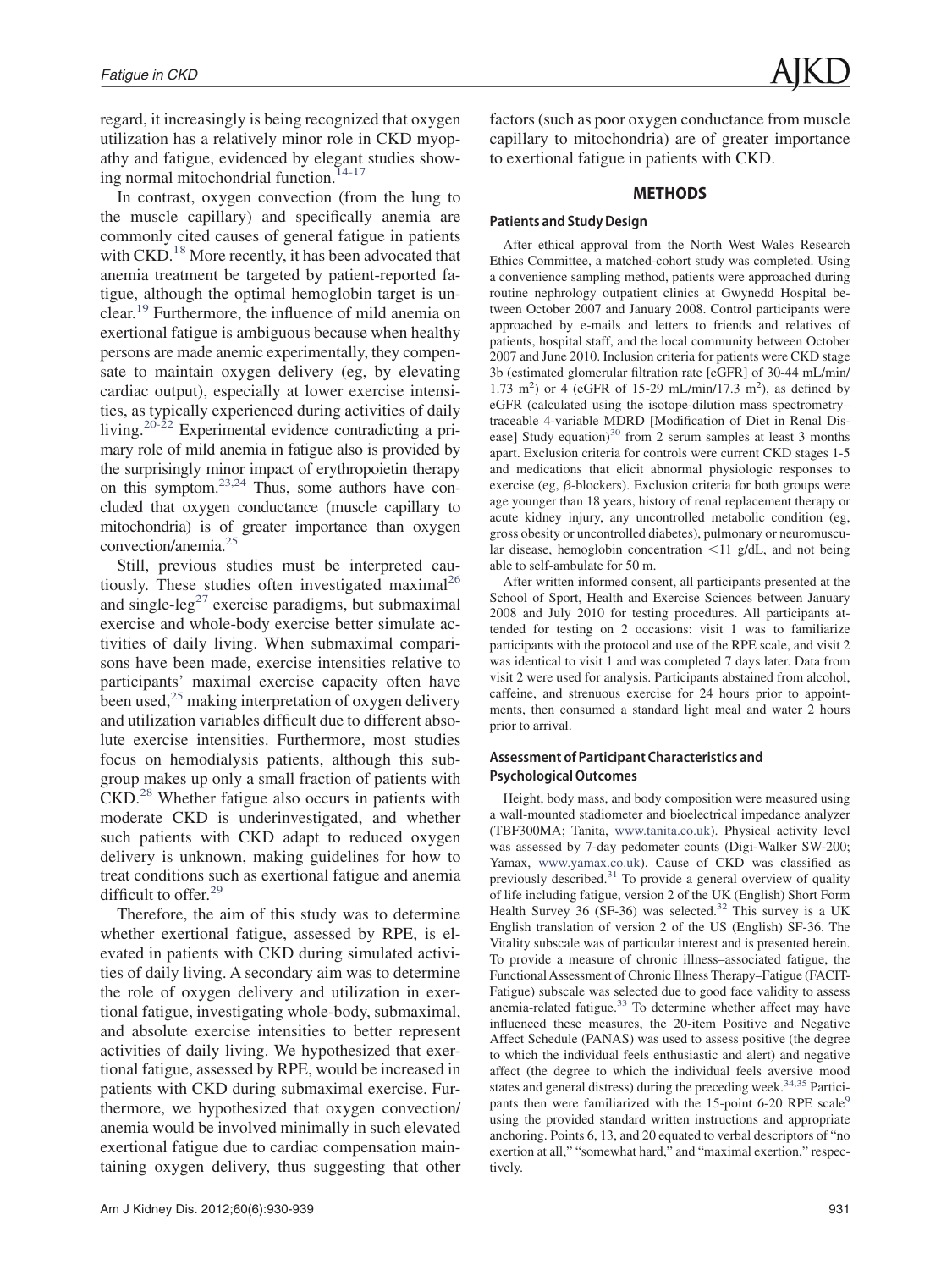# JKI)

**Box 1.** Equations Used in Assessment of Physiologic Outcomes

 $\textsf{MAP} = (0.66 \times \textsf{DBP}) + (0.33 \times \textsf{SBP})$  $T_s P_r = MAP/\dot{Q}$  $\text{Cao}_2 = \text{Hb} \times 1.39 \times (\text{Spo}_2/100)$  $Do_2 = \dot{Q} \times Hb \times 1.39 \times (Spo_2/100)$  $O_2ER = ([Vo_2]/DO_2) \times 100$ 

*Note:* For MAP in mm Hg; T<sub>s</sub>P<sub>r</sub>, mm Hg/L/min; Q L/min; Cao<sub>2</sub>, mL/L; Hb, g/L; Spo<sub>2</sub>, %; Do<sub>2</sub>, L o<sub>2</sub>/min; o<sub>2</sub>ER, %; and Vo<sub>2</sub>, L/min.

Abbreviations and definitions:  $CaO<sub>2</sub>$ , blood oxygen-carrying capacity; DBP, diastolic blood pressure; Do<sub>2</sub>, whole-body oxygen delivery; Hb, hemoglobin; MAP, mean arterial pressure;  $O<sub>2</sub>ER$ , whole-body oxygen extraction ratio;  $\dot{Q}$ , cardiac output; SBP, systolic blood pressure; Spo<sub>2</sub>, arterial oxygen saturation;  ${\sf T}_{\sf s} {\sf P}_{\sf r}$ , total systemic peripheral resistance; V ${\sf o}_{\sf 2}$ , oxygen uptake.

#### **Assessment of Physiologic Outcomes**

Exercise testing consisted of submaximal cycle ergometer exercise (Corival; Lode, [www.lode.nl\)](http://www.lode.nl) with progressively increasing intensity. After measurements at rest, participants cycled at 60 rpm and 0 W, then intensity was increased by 25 W every 3 minutes to a maximum of 150 W or heart rate of 75% of predicted maximum (calculated as  $220 - age$ ). Only the 3 lowest exercise intensities were completed by all participants and hence their inclusion here. These intensities were selected to represent the energy expenditure of typical activities of daily living[.36](#page-8-23) In this sample, intensities represented: at rest,  $1.00 \pm 0.33$  metabolic equivalent tasks (METs; eg, sitting quietly); 0 W, 1.84  $\pm$  0.55 METs (eg, ironing); 25 W, 2.38  $\pm$  0.52 METs (eg, food shopping); and 50 W, 3.10  $\pm$  0.68 METs (eg, putting away household items), in which 1 MET represents the ratio of work metabolic rate to the metabolic rate at rest or oxygen uptake of 3.5 mL/kg/min.<sup>36</sup>

In the last 30 seconds at each intensity, RPE was recorded and outcome measurements were averaged and obtained. Minute ventilation, oxygen uptake (consumption), carbon dioxide production, and respiratory exchange ratio were measured/calculated by an automated gas analyzer (Metalyser 3B; Cortex, [www.cortex](http://www.cortex-medical.de)[medical.de\)](http://www.cortex-medical.de). Heart rate, stroke volume, cardiac output  $(Q)$ , blood pressure, and total peripheral resistance were obtained by integrating a thoracic bioimpedance analyzer (Physioflow; Manatec, [www.](http://www.physioflow.com) [physioflow.com\)](http://www.physioflow.com) and an automated blood pressure monitor (Tango; SunTech Biomedical, [www.suntechmed.com\)](http://www.suntechmed.com). The validity of  $\dot{Q}$ estimations using this thoracic bioimpedance analyzer has been shown against the direct Fick method during submaximal cycling exercise.<sup>[37](#page-8-24)</sup> Arterial oxygen saturation (SpO<sub>2</sub>) was determined by fingertip pulse oximetry (Onix 9500; Nonin, [www.nonin.com\)](http://www.nonin.com). Blood outcome measurements were obtained from arterialized blood collected from the earlobe after topical application of a vasodilating agent (Finalgon cream; Boehringer Pharma, [www.](http://www.boehringer-ingelheim.co.uk) [boehringer-ingelheim.co.uk\)](http://www.boehringer-ingelheim.co.uk). Blood lactate and hemoglobin concentrations were determined by handheld lactate analyzer (Lactate Pro LT1710; Akray, [www.arkray.co.jp\)](http://www.arkray.co.jp) and desktop photometer (HemoCue Ltd, [www.hemocue.com\)](http://www.hemocue.com). Using the measures described, mean arterial blood pressure, total systemic peripheral resistance, blood oxygen-carrying capacity, whole-body oxygen delivery, and whole-body oxygen extraction ratio were calculated using the equations shown in Box 1[.38](#page-8-25)

Leg muscle deoxygenation was determined continuously by spatially resolved spectroscopy of the nondominant leg in the vastus lateralis. The deoxygenated hemoglobin signal is dependent on changes in oxygen extraction and generally is independent of blood perfusion[.39](#page-8-26) After determination of subcutaneous fat depth, an adhesive probe of a continuous wave near-infrared spectroscopy instrument (Nimo; Nirox, [www.nirox.it\)](http://www.nirox.it) was placed on the skin 15 cm above the proximal border of the patella and 5 cm lateral to the midline of the thigh. The validity of this technique has been shown previously for patient populations, $40$  whereas the reliability of this technique in our laboratory ranged from good (eg, coefficient of variation of deoxygenated hemoglobin is 4.8% at 100 W) to adequate (coefficient of variation of deoxygenated hemoglobin at rest is 10.2%), tested on 10 healthy people 1 week apart.

#### **Statistical Analyses**

All data are presented as mean  $\pm$  standard deviation. All statistical analyses were completed using SPSS, version 18 (IBM Corp, [www.ibm.com\)](http://www.ibm.com) and statistical significance was accepted at  $P \leq 0.05$ . After checking and correcting for relevant assumptions[,41](#page-8-28) 2-tailed independent-sample *t* tests were used to compare demographic and psychological assessment data and also psychophysiologic data obtained at rest. Analyses of variance were used to compare data obtained during the incremental test with a between factor of group (patient and control) and a repeatedmeasures factor of intensity (1.8, 2.4, and 3.1 METs). Significant main effects and interactions were followed up with Tukey tests or stepdown Holm-Bonferroni tests, as appropriate.<sup>41,42</sup> For the main outcome measure of RPE, effect size (eta squared,  $\eta^2$ ) also was used to describe the proportion of the total variability in RPE attributable to group allocation, where 0.01 is small, 0.06 is medium, and 0.14 is large effects.<sup>43</sup>

This study was powered to test the hypothesis that exertional fatigue, assessed by RPE, would be increased in patients with CKD during submaximal exercise. During the incremental exercise test, a significant main effect of group (patient vs control) by analysis of variance would provide support for the hypothesis. Using the tables of Bausell and  $Li<sup>44</sup>$  (2002), 12 participants per group would result in an 80% chance of obtaining statistical significance through the main effect of group. Effect size was estimated to be 1.2, calculated from a study using a protocol similar to ours in patients with chronic fatigue syndrome, whereby reported RPE values were 0.16 per watt in patients and 0.10 per watt in controls (pooled  $SD = 0.05$ ).<sup>10</sup>

#### **RESULTS**

#### **Participant Characteristics**

Recruitment and participation are shown in [Fig 1.](#page-3-0) Mean eGFR in the patient group was  $29 \pm 10$  mL/min/  $1.73 \text{ m}^2$ ; 5 patients were in stage 3b and 8 patients were in stage 4 CKD. Causes of CKD were arteriopathic  $(n = 1)$ , diabetic  $(n = 3)$ , infective/obstructive  $(n = 1)$ , systemic  $(n = 1)$ , and uncertain  $(n = 7)$ . Mean values for all other clinical data and blood variables were within the ranges recommended by the Renal Association Standard (data not shown). Seven patients were prescribed an angiotensin-converting enzyme inhibitor; 1 patient, an angiotensin II receptor antagonist; 5 patients,  $\beta$ -blockers; 2 patients, an  $\alpha$ -blocker; 4 patients, a calcium channel blocker; 5 patients, a lipid-lowering agent; 6 patients, a diuretic; and 5 patients, erythropoietin. Of the controls, 2 were hospital staff, 2 were friends of patients, and 9 were from local clubs and societies (eg, Rotary Club and Women's Institute). No participants were current smokers.

Matching of patients to controls was successful, with no significant differences between groups for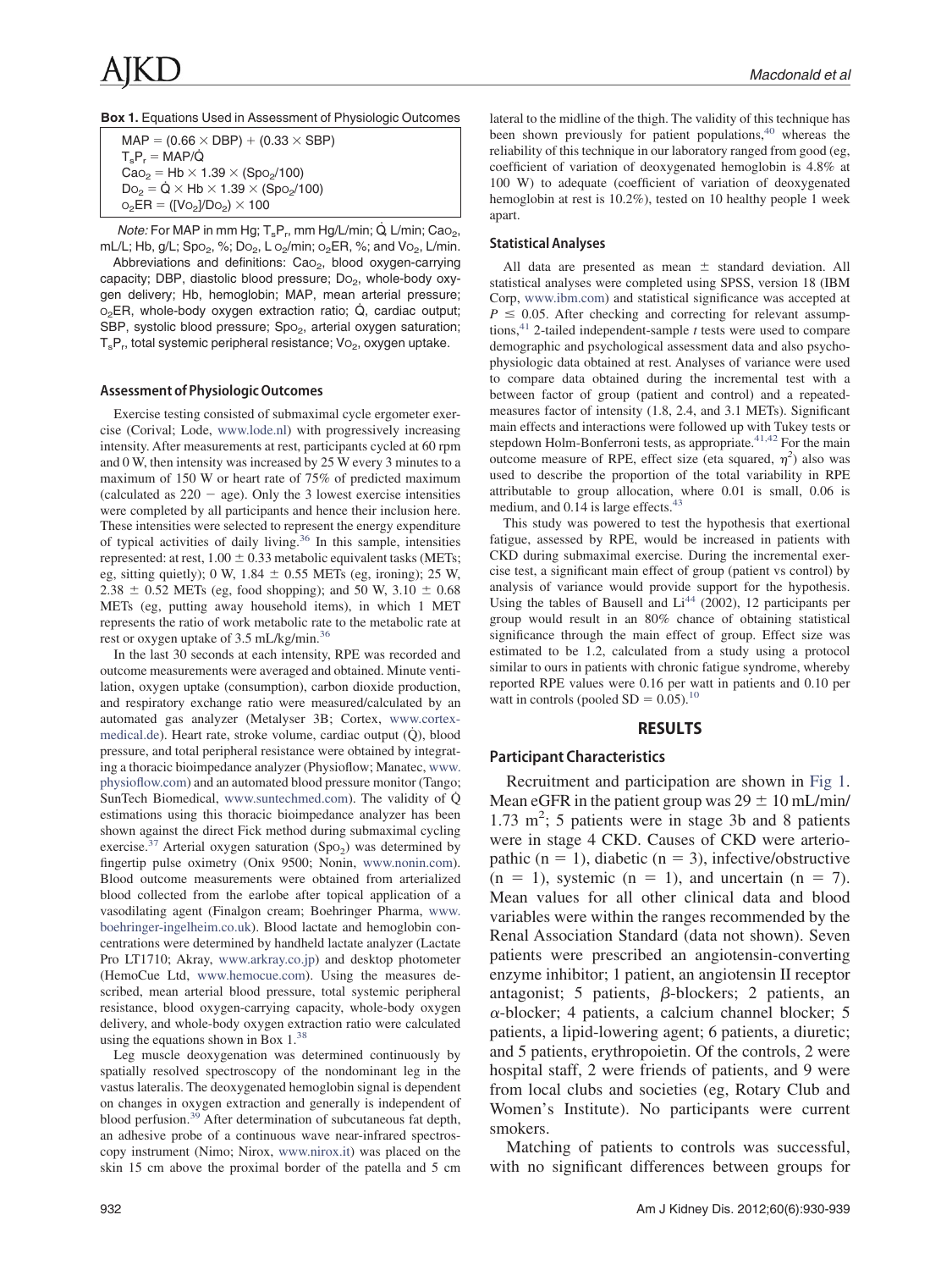at routine nephrology clinics





<span id="page-3-0"></span>**Figure 1.** Recruitment and participation of patients with chronic kidney disease (CKD) and healthy controls.

Included

sex, age, height, body mass and composition, and physical activity level [\(Table 1,](#page-4-0) top half). Psychological measurements of fatigue were significantly elevated in patients compared with controls [\(Table 1,](#page-4-0) bottom half). Patients also had significantly lower scores of positive affect, suggesting that patients were less enthusiastic and alert than controls.

Logistics prevented participation Included 13

#### **Psychophysiologic Outcomes**

At rest (1 MET; [Table 2\)](#page-5-0), most psychophysiologic outcomes were similar in patients and controls  $(P =$ 0.1-0.9 by *t* test). Exceptions included hemoglobin concentration  $(P = 0.001)$ , arterial oxygen content  $(P = 0.005)$ , and whole-body oxygen delivery (patients vs controls: 1,016 vs 1,249 mL/min of oxygen;  $P = 0.05$ , which were all decreased in patients

despite increased arterial oxygen saturation  $(P =$ 0.002).

Logistics prevented participation 32<br>d

During the incremental exercise test, the main outcome measure of RPE was greater in patients than in controls, being significantly elevated in patients at 1.8 METs by 1 scale point and at 2.4 and 3.1 METs by approximately 2 scale points [\(Fig 2\)](#page-6-0). This elevation equated to a subjective descriptor increase in patients at 2.4 METs (eg, food shopping) from very light to light and at 3.1 METs (eg, putting away household items) from light to somewhat hard.

Significantly elevated blood lactate production at 2.4 and 3.1 METs [\(Fig 3\)](#page-6-1) and significantly decreased oxygen uptake at 2.4 and 3.1 METs [\(Table 2\)](#page-5-0), combined with a significantly increased respiratory exchange ratio throughout the incremental test [\(Table 2\)](#page-5-0),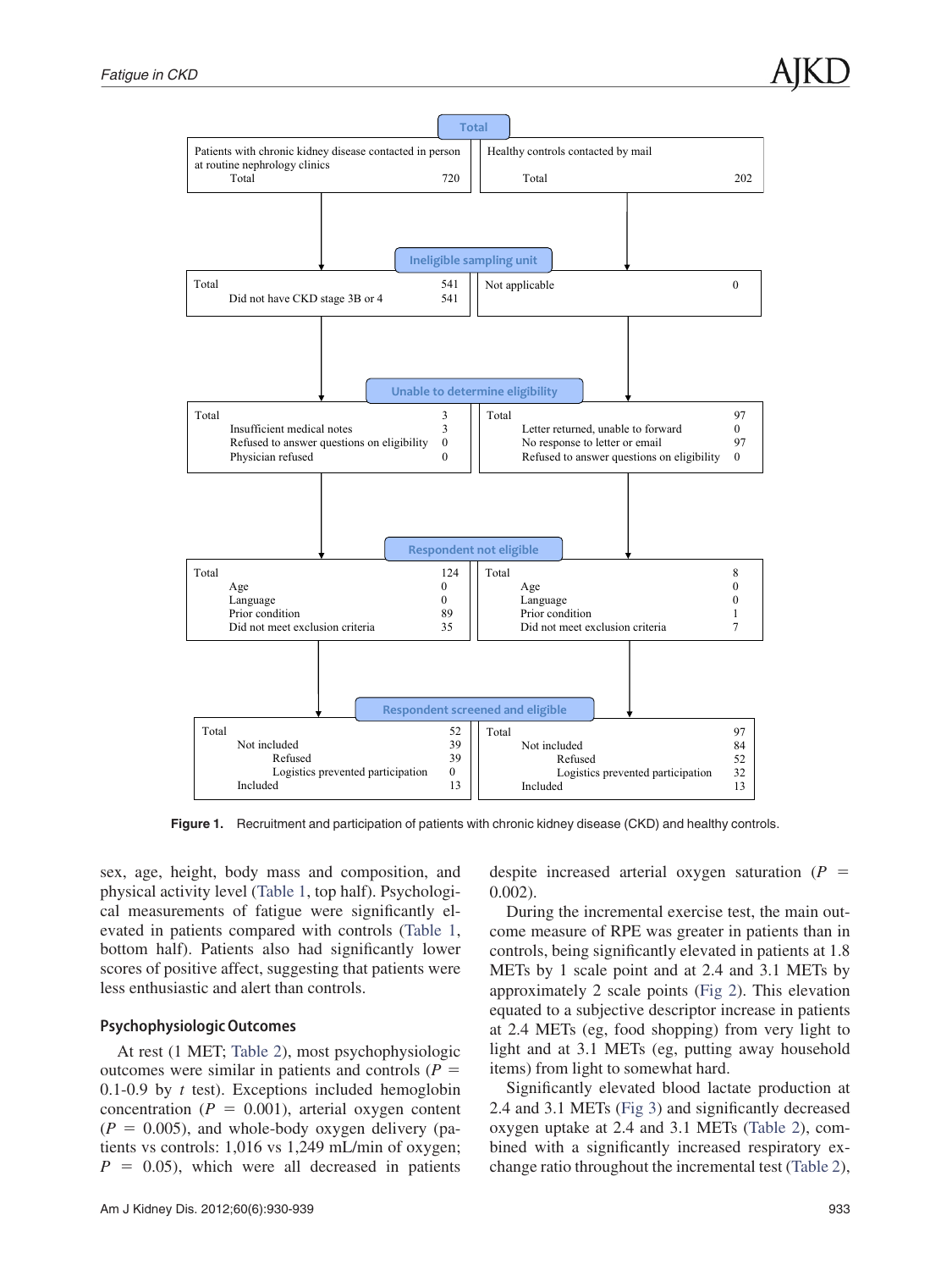<span id="page-4-0"></span>

| Table 1. Characteristics and Psychological Data of Chronic |
|------------------------------------------------------------|
| Kidney Disease Patients and Healthy Controls               |

|                                              | <b>Patients</b>   | Controls           | pa                     |
|----------------------------------------------|-------------------|--------------------|------------------------|
| Sex                                          |                   |                    | <b>NA</b>              |
| Male                                         | 8                 | 8                  |                        |
| Female                                       | 5                 | 5                  |                        |
| Age $(y)$                                    | $62 \pm 13$       | $63 \pm 7$         | 0.9                    |
| Body mass (kg)                               | $78.5 \pm 17.2$   | $80.5 \pm 11.6$    | 0.7                    |
| Height (cm)                                  | $169 \pm 10$      | $174 \pm 9$        | 0.2                    |
| Body fat (%)                                 | $29.2 \pm 8.5$    | $28.9 \pm 11.4$    | 0.7                    |
| Hemoglobin (g/dL)                            | $13.3 \pm 1.5$    | $15.4 \pm 1.4$     | $<$ 0.001 <sup>b</sup> |
| Systolic blood<br>pressure<br>(mm Hq)        | $122 \pm 28$      | $120 \pm 16$       | 0.8                    |
| Diastolic blood<br>pressure<br>(mm Hg)       | $73 \pm 12$       | $79 \pm 10$        | 0.2                    |
| Physical activity<br>level (steps<br>per wk) | $8,248 \pm 3,321$ | $10,163 \pm 2,246$ | 0.9                    |
| UK SF-36 vitality <sup>c</sup>               | 61.7 $\pm$ 19.0   | $78.3 \pm 8.7$     | 0.01 <sup>b</sup>      |
| FACIT-Fatique <sup>d</sup>                   | $35.7 \pm 11.8$   | $47.5 \pm 3.6$     | $0.004^{b}$            |
| <b>PANAS</b> positive<br>affect <sup>e</sup> | $33.4 \pm 5.7$    | $38.0 \pm 5.7$     | 0.05 <sup>b</sup>      |
| <b>PANAS</b> negative<br>affect <sup>e</sup> | $16.0 \pm 5.2$    | $13.8 \pm 4.6$     | 0.3                    |

*Note:* Except where indicated, data are given as mean  $\pm$ standard deviation. Conversion factor for hemoglobin in mg/dL to mg/L,  $\times$ 10.

Abbreviations: FACIT-Fatigue, Functional Assessment of Chronic Illness Therapy–Fatigue; NA, not applicable; PANAS, Positive and Negative Affect Schedule; UK SF-36, UK Short Form Health Survey 36.

a Statistical significance by independent-samples *t* test.

 ${}^{\text{b}}P \leq 0.05.$ 

<sup>c</sup>Vitality subscale, transformed into a 0-100 score in which lower score indicates reduced vitality.

d Fatigue subscale, scored out of 52, in which lower score indicates increased fatigue.

e Scored out of 50, in which lower score indicates decreased affect.

revealed a greater reliance on anaerobic glycolysis in patients compared with controls. Of the central physiologic factors that potentially could explain this phenomena, arterial oxygen content was significantly decreased in patients due to a significantly and substantially  $(\sim 25\%)$  decreased hemoglobin concentration [\(Table 2\)](#page-5-0). This decrease outweighed a significant but minor ( $\sim$ 2%) elevation in patients' Spo<sub>2</sub> [\(Table 2\)](#page-5-0). Furthermore, similar heart rate, stroke volume, and consequently cardiac output response in patients [\(Table](#page-5-0) [2\)](#page-5-0) resulted in significantly reduced whole-body oxygen delivery [\(Fig 4\)](#page-7-1).

Further contributing to increased reliance on anaerobic glycolysis, at the periphery, patients did not increase oxygen extraction. This was confirmed by

both methods of determination: first at the wholebody level (oxygen extraction ratio, [Table 2\)](#page-5-0) and again in the vastus lateralis, evidenced by nearinfrared spectroscopy. Specifically, the deoxygenated hemoglobin signal showed no difference in response between patients and controls (analysis of variance group effect,  $P = 0.8$ ; interaction effect,  $P = 0.5$ ), instead showing in both groups an expected transient decrease on initiation of exercise followed by a gradual increase as exercise intensity increased (combined group mean values at 1 MET,  $18 \pm 13 \mu$ M; at 1.8 METs,  $14 \pm 11 \mu M$ ; at 2.4 METs,  $15 \pm 11 \mu M$ ; and at 3.1 METs,  $16 \pm 12 \mu M$ ).

#### **DISCUSSION**

This study shows that exertional fatigue is present in patients with moderate CKD. Specifically, patients with CKD stages 3b and 4 reported increased RPE during simulated activities of daily living. Patients with CKD had a greater contribution to energy production from anaerobic sources, consistent with a mechanism of altered oxygen delivery. However, contrary to our hypotheses, patients with CKD did not compensate for mild anemia by increasing cardiac output and did not increase oxygen extraction, suggesting that compensatory mechanisms in the oxygen transport chain failed to address decreased arterial oxygen content. Thus, these data are consistent with both an oxygen convective (lung to muscle capillary) and oxygen conductive (capillary to mitochondria) defect in CKD.

This study investigated exertional fatigue at exercise intensities designed to represent activities of daily living, such as ironing, food shopping, and putting away household items.<sup>[36](#page-8-23)</sup> Similar study designs have been used in other diseases, including chronic fatigue syndrome.<sup>[10](#page-8-5)</sup> Consistent with these studies and with multidimensional measurements of fatigue obtained in patients with  $CKD$ , <sup>18</sup> RPE successfully discriminated between fatigued patients with CKD and nonfatigued healthy controls. Thus, RPE seems to be a valid measure of exertional fatigue. Various potential physiologic parameters have been hypothesized to explain such increased fatigue in patients with CKD.<sup>[18](#page-8-9)</sup> Uniquely, RPE measurement allows the simultaneous assessment of these physiologic parameters and of the specific construct of exertional fatigue, enabling enhanced exploration of fatigue's underlying mechanisms.

The increased anaerobic metabolism shown in the present data set is consistent with previous reports<sup>[45](#page-9-2)</sup> and theoretically could be due to poor oxygen utilization. However, oxygen utilization (mitochondrial function) has been shown to be normal in patients with CKD, especially after accounting for confounding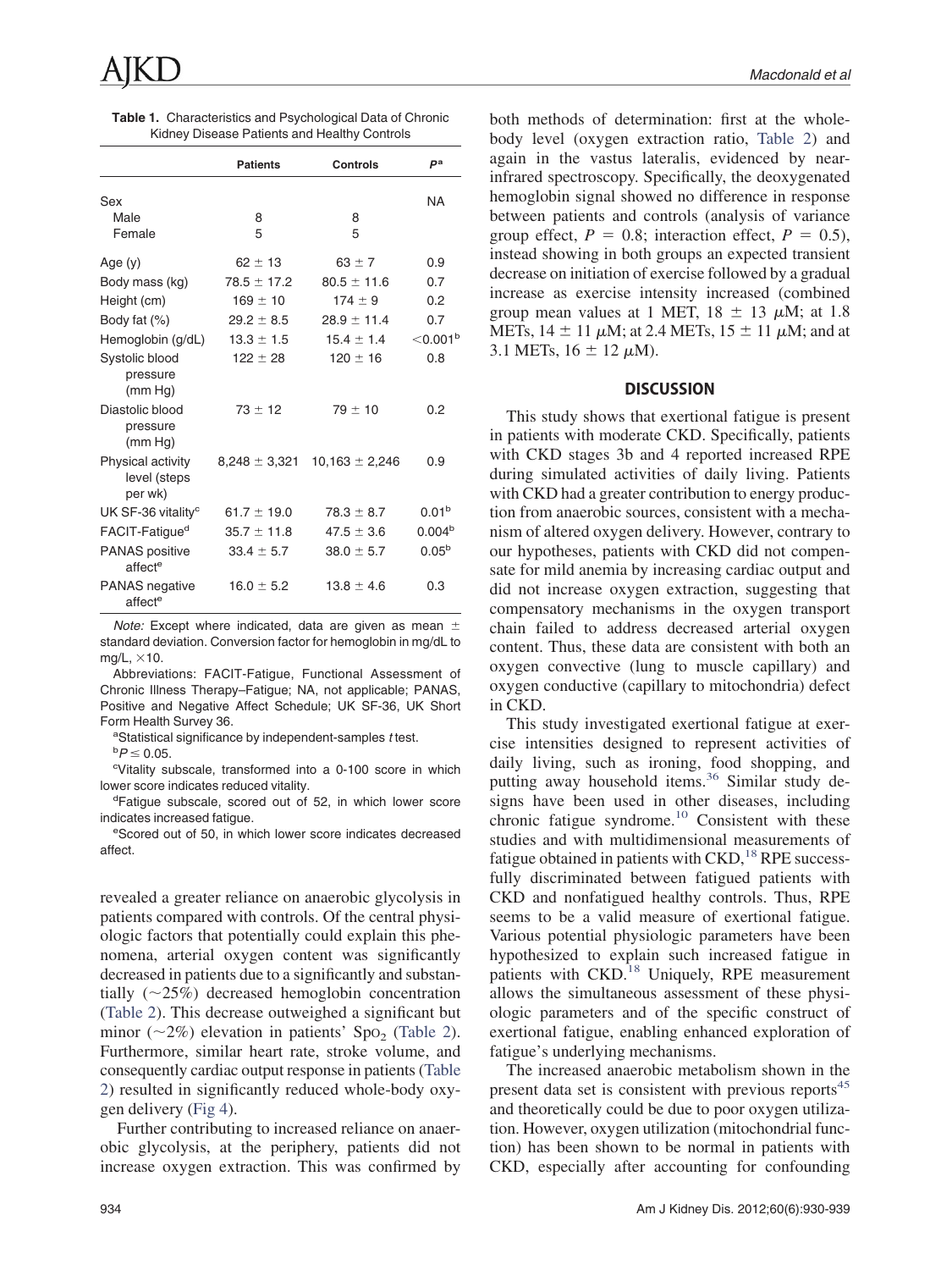<span id="page-5-0"></span>**Table 2.** Physiologic Data for Chronic Kidney Disease Patients and Healthy Controls During an Incremental Exercise Test

|                            | Group | At Rest<br>(1 MET) | 0W<br>$(1.8$ METs) | 25 W<br>(2.4 METs) | 50 W<br>(3.1 METs) | P                                              |                      |
|----------------------------|-------|--------------------|--------------------|--------------------|--------------------|------------------------------------------------|----------------------|
| Parameter                  |       |                    |                    |                    |                    | Group $\times$<br><b>Intensity<sup>a</sup></b> | Pt vs Ctrlb          |
| $Vo2$ (mL/min)             |       |                    |                    |                    |                    | 0.03 <sup>c</sup>                              | 0.2                  |
|                            | Pt    | $0.24 \pm 0.07$    | $0.49 \pm 0.18$    | $0.61 \pm 0.19$    | $0.79 \pm 0.21$    |                                                |                      |
|                            | Ctrl  | $0.30 \pm 0.09$    | $0.52 \pm 0.12$    | $0.71 \pm 0.13$    | $0.91 \pm 0.16$    |                                                |                      |
| $VCO2$ (mL/min)            |       |                    |                    |                    |                    | 0.7                                            | 0.8                  |
|                            | Pt    | $0.21 \pm 0.05$    | $0.43 \pm 0.16$    | $0.56 \pm 0.18$    | $0.77 \pm 0.20$    |                                                |                      |
|                            | Ctrl  | $0.25 \pm 0.08$    | $0.43 \pm 0.09$    | $0.58 \pm 0.10$    | $0.79 \pm 0.12$    |                                                |                      |
| Respiratory exchange ratio |       |                    |                    |                    |                    | 0.1                                            | 0.004 <sup>c</sup>   |
|                            | Pt    | $0.88\pm0.06$      | $0.88 \pm 0.10$    | $0.93 \pm 0.07$    | $0.97\pm0.08$      |                                                |                      |
|                            | Ctrl  | $0.85 \pm 0.06$    | $0.83 \pm 0.05$    | $0.83 \pm 0.06$    | $0.87 \pm 0.06$    |                                                |                      |
| $V_F$ (L/min)              |       |                    |                    |                    |                    | 0.2                                            | 0.8                  |
|                            | Pt    | $9.8 \pm 2.5$      | $14.7 \pm 3.7$     | $19.6 \pm 4.9$     | $23.9 \pm 6.1$     |                                                |                      |
|                            | Ctrl  | $9.2 \pm 3.1$      | $16.0 \pm 3.1$     | $19.6 \pm 2.5$     | $25.2 \pm 2.9$     |                                                |                      |
| Cardiac output (L/min)     |       |                    |                    |                    |                    | 0.3                                            | 0.4                  |
|                            | Pt    | $5.9 \pm 1.4$      | $7.6 \pm 1.6$      | $8.4 \pm 1.5$      | $9.5 \pm 1.7$      |                                                |                      |
|                            | Ctrl  | $6.5 \pm 1.5$      | $7.9 \pm 1.4$      | $8.8 \pm 1.6$      | $10.3 \pm 2.0$     |                                                |                      |
| Heart rate (beats/min)     |       |                    |                    |                    |                    | 0.3                                            | 0.6                  |
|                            | Pt    | $77 \pm 11$        | $86 \pm 7$         | $90 \pm 9$         | $97 \pm 11$        |                                                |                      |
|                            | Ctrl  | $77 \pm 13$        | $82 \pm 15$        | $87 \pm 17$        | $97 \pm 17$        |                                                |                      |
| Stroke volume (mL/beat)    |       |                    |                    |                    |                    | 0.8                                            | 0.4                  |
|                            | Pt    | $78 \pm 15$        | $91 \pm 18$        | $97 \pm 18$        | $101 \pm 19$       |                                                |                      |
|                            | Ctrl  | $85 \pm 13$        | $97 \pm 13$        | $102 \pm 12$       | $106 \pm 14$       |                                                |                      |
| MAP (mm Hg)                |       |                    |                    |                    |                    | 0.3                                            | 0.9                  |
|                            | Pt    | $89 \pm 16$        | $92 \pm 14$        | $100 \pm 23$       | $96 \pm 13$        |                                                |                      |
|                            | Ctrl  | $92 \pm 9$         | $93 \pm 7$         | $95 \pm 8$         | $99 \pm 10$        |                                                |                      |
| $T_s P_r$ (mm Hg/L/min)    |       |                    |                    |                    |                    | 0.7                                            | 0.4                  |
|                            | Pt    | $15.9 \pm 5.3$     | $12.6 \pm 3.1$     | $12.1 \pm 2.7$     | $10.3 \pm 1.9$     |                                                |                      |
|                            | Ctrl  | $14.8 \pm 3.2$     | $12.0 \pm 2.3$     | $11.1 \pm 2.2$     | $9.9 \pm 1.9$      |                                                |                      |
| $Hb$ (g/dL)                |       |                    |                    |                    |                    | 0.3                                            | $<$ 0.001 $^{\circ}$ |
|                            | Pt    | $13.3 \pm 1.5$     | $13.1 \pm 1.6$     | $13.3 \pm 1.3$     | $13.1 \pm 1.3$     |                                                |                      |
|                            | Ctrl  | $15.4 \pm 1.4$     | $15.5 \pm 1.4$     | $15.2 \pm 1.3$     | $15.2 \pm 1.4$     |                                                |                      |
| Spo <sub>2</sub> (%)       |       |                    |                    |                    |                    | 0.8                                            | 0.002 <sup>c</sup>   |
|                            | Pt    | $98 \pm 1$         | $98 \pm 1$         | $98 \pm 1$         | $98 \pm 1$         |                                                |                      |
|                            | Ctrl  | $96 \pm 2$         | $97 \pm 1$         | $96 \pm 2$         | $97 \pm 2$         |                                                |                      |
| $O_{2}ER(%)$               |       |                    |                    |                    |                    | 0.1                                            | 0.7                  |
|                            | Pt    | $25 \pm 9$         | $35 \pm 10$        | $43 \pm 10$        | $48 \pm 13$        |                                                |                      |
|                            | Ctrl  | $26 \pm 11$        | $38 \pm 13$        | $42 \pm 11$        | $50 \pm 12$        |                                                |                      |
| $CaO2$ (mL $O2/L$ )        |       |                    |                    |                    |                    | 0.4                                            | $0.001$ <sup>c</sup> |
|                            | Pt    | $171 \pm 19$       | $169 \pm 20$       | $170 \pm 16$       | $169 \pm 17$       |                                                |                      |
|                            | Ctrl  | $193 \pm 18$       | $196 \pm 16$       | $191 \pm 16$       | $192 \pm 18$       |                                                |                      |

*Note:* Except where indicated, data are given as mean  $\pm$  standard deviation. Conversion factor for hemoglobin in mg/dL to mg/L,  $\times$  10.

Abbreviations: Cao<sub>2</sub>, arterial oxygen content; Ctrl, control; Hb, hemoglobin; MAP, mean arterial blood pressure; METs, metabolic equivalent tasks;  $\rm o_2$ ER, whole-body oxygen extraction; Pt, patient; Spo<sub>2</sub>, arterial oxygen saturation; T<sub>s</sub>P<sub>r</sub>, total systemic peripheral resistance; Vco<sub>2</sub>, carbon dioxide production; V<sub>E</sub>, minute ventilation; Vo<sub>2</sub>, oxygen uptake.

 $\text{R}^3$ Statistical significance for interaction of group (patients vs controls)  $\times$  intensity (1.8, 2.4, and 3.1 METs) by analysis of variance.

<sup>b</sup>Statistical significance for main effect of group (patients vs controls) by analysis of variance.

 $\mathrm{^{c}}P$   $\leq$  0.05.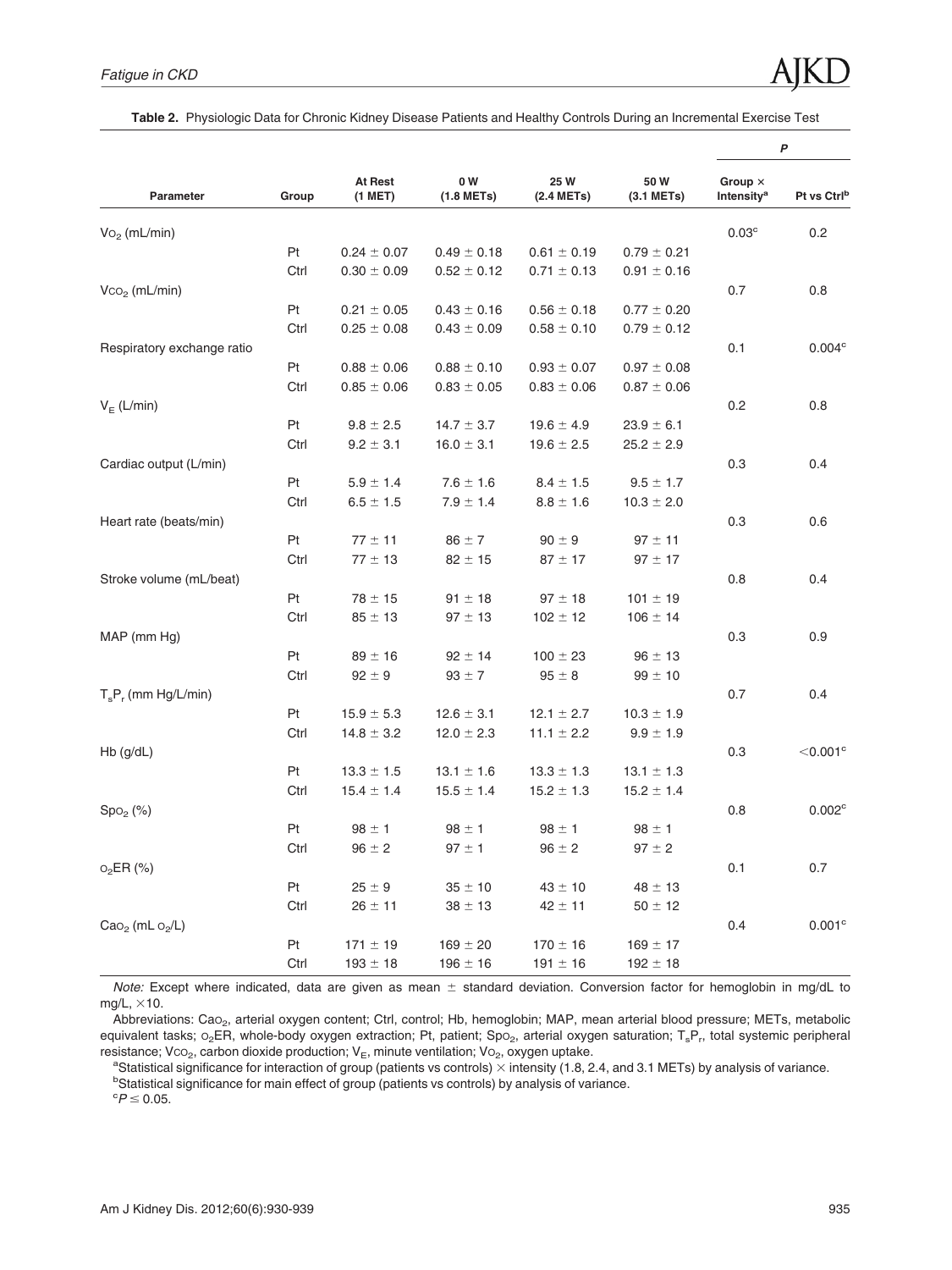

factors such as physical activity level and age.<sup>[15-17,46](#page-8-29)</sup> Therefore, the present data for increased lactate production and respiratory exchange ratio are more likely due to altered oxygen delivery.

A seminal study investigated oxygen delivery in patients with CKD using comprehensive invasive measures.<sup>[25](#page-8-13)</sup> However, analysis of such data to establish the effect of anemia on oxygen delivery was hampered by the use of exercise intensities set relative to participants' maximal oxygen uptake, resulting in healthy controls exercising at much greater absolute power outputs than patients with CKD. Thus, any observed changes to oxygen delivery may have been due to different metabolic rates rather than a defect in the oxygen transport chain per se. Therefore, the present study provides important additional information concerning oxygen delivery. Even when exercising at the same absolute submaximal exercise intensity, as experienced during activities of daily living, whole-body oxygen delivery is decreased in patients with stages 3b and 4 CKD. If oxygen delivery is decreased, both leg and respiratory muscles will expe-

4

<span id="page-6-0"></span>**Figure 2.** Rating of perceived exertion (RPE) of patients with chronic kidney disease (solid line) and healthy controls (dashed line) during an incremental exercise test. Data are mean  $\pm$  standard deviation. RPE was always greater in patients than in controls: analysis of variance significant main effect of group ( $P = 0.03$ ) with a large effect size (0.18); no interaction effect  $(P = 0.2)$ . \*Patients significantly different from controls by follow-up test. Abbreviation: METs, metabolic equivalent tasks.

rience greater muscle fatigue, $12$  which has been shown experimentally<sup>11,47</sup> to increase RPE, as observed here.

This finding is in contrast to induced anemia in healthy people. Reduced hemoglobin concentration normally increases limb blood flow, venous return, and sympathetic tone, resulting in elevated heart rate and stroke volume. $29,48-50$  Such a cardiac output in-crease, combined with blood flow redistribution<sup>[29](#page-8-17)</sup> and biochemical changes,  $29,51,52$  maintains oxygen delivery sufficiently so that aerobic glycolysis is sustained and exertional effort (RPE) remains largely normal, at least during submaximal exercise intensities as observed during activities of daily living. $20,21,50$ 

Whether chronically anemic patients with CKD adapt to decreased hemoglobin levels using similar mechanisms is poorly understood.<sup>[29](#page-8-17)</sup> The present data suggest that patients with CKD adapt inadequately, with an insufficient increase in cardiac output that reduces oxygen convection, resulting in increased anaerobic glycolysis and ultimately increased exertional fatigue. In patients with CKD, cardiac control is altered<sup>[53,54](#page-9-3)</sup> and medications such as  $\beta$ -blockers blunt

<span id="page-6-1"></span>**Figure 3.** Blood lactate levels of patients with chronic kidney disease (solid line) and healthy controls (dashed line) during an incremental exercise test. Data are mean  $\pm$  standard deviation. As exercise intensity increased, blood lactate levels increased to a greater extent in patients than in controls: analysis of variance significant interaction effect  $(P = 0.002)$ . \*Patients significantly different from controls by follow-up test. Abbreviation: METs, metabolic equivalent tasks.

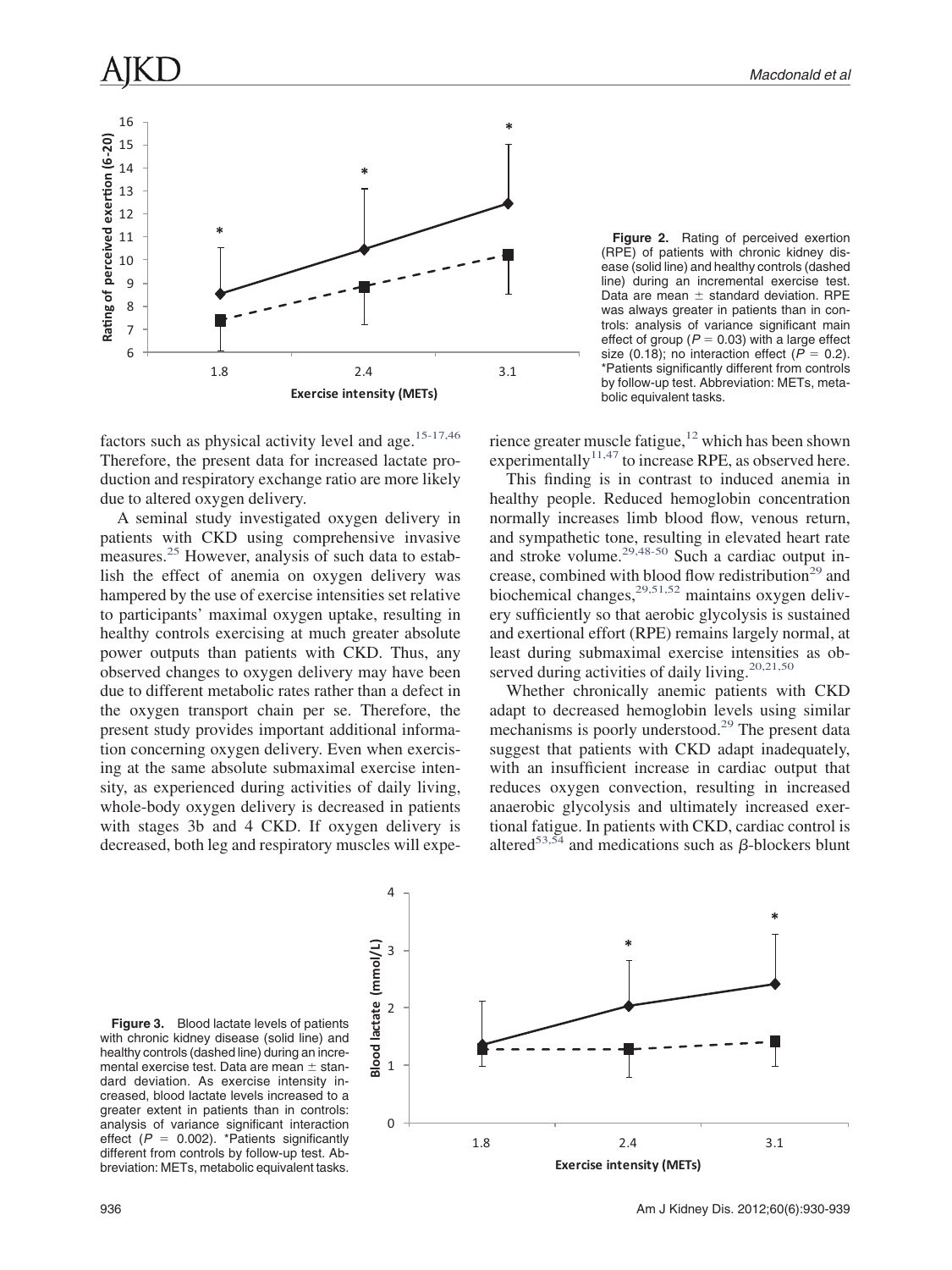

<span id="page-7-1"></span>**Figure 4.** Whole-body oxygen delivery for patients with chronic kidney disease (solid line) and healthy controls (dashed line) during an incremental exercise test. Data are mean  $\pm$  standard deviation. Oxygen delivery was calculated as per Methods section. Oxygen delivery was always lower in patients than in controls: analysis of variance significant main effect of group ( $P = 0.04$ ); interaction effect  $(P = 0.1)$ . \*Patients significantly different from controls by follow-up test. Abbreviation: METs, metabolic equivalent tasks.

sympathetic stimulation, $2^9$  potentially explaining the observed lack of central compensation. Blood flow redistribution and biochemical changes at muscle level also may be inadequate and are worthy of further investigation.[29,51,52](#page-8-17)

Patients also could have compensated for anemia and reduced oxygen delivery by increasing oxygen extraction.<sup>[50,52](#page-9-4)</sup> However, 3 sources of evidence in the present study suggest that oxygen extraction remained inappropriately normal. First, blood lactate level and respiratory exchange ratio were increased, showing that patients relied on anaerobic glycolysis rather than increased oxygen extraction to sustain aerobic glycolysis. Second, whole-body oxygen extraction ratio, calculated from whole-body oxygen uptake and oxygen delivery, was similar between patients and controls. Third, near-infrared spectroscopy measurements of deoxygenated hemoglobin in the vastus lateralis did not increase in patients compared with controls, indicative of unchanged oxygen extraction when di-rectly assessed in the muscle.<sup>[39](#page-8-26)</sup> Although the mechanism for the lack of increase in oxygen extraction was not specifically investigated in the present study, the data are consistent with previous research suggesting oxygen conductance from capillary to mitochondria is altered in  $CKD<sup>25</sup>$  In this regard, the increased oxygen saturation present in patients with CKD is consistent with a leftward-shifted oxygen hemoglobin disassociation curve that would hamper oxygen unloading at the tissues.[50](#page-9-4) Additionally, muscle wasting typical of this population<sup>[55](#page-9-5)</sup> may reduce mitochondrial mass, further limiting oxygen extraction.

However, muscle wasting was not specifically investigated in the present study. Other limitations include lack of detailed analysis of psychological effects on fatigue. Positive affect was reduced in patients with CKD. In this matched-cohort study, use of a convenience sampling method may have selected less fatigued patients, underestimating fatigue severity. Also, the study did not include invasive assessments of cardiac output and limb metabolism, instead using techniques including RPE, impedance cardiac output assessment, and near-infrared spectroscopy. Nevertheless, these techniques have been validated in patient populations,  $10,37,40$  and the study offers novel outcome measures that could facilitate future fatigue research in CKD. Other study strengths include holistic assessment of patients during protocols relevant to activities of daily living, a well-controlled study design using group-matched healthy controls for parameters such as physical activity level, a laboratory setting, and a specific definition of fatigue to investi-gate this multidimensional symptom.<sup>[7](#page-8-2)</sup>

The present data fuel the debate on hemoglobin targets in CKD; although safety concerns may exist, the lack of compensation for anemia in the present study suggests that blood oxygen-carrying capacity could be increased to reduce exertional fatigue. To maximize benefits of increased hemoglobin levels, mechanisms resulting in a lack of compensation for anemia, which we speculate would include diminished cardiac function, reduced oxygen conductance, and muscle wasting, should be targeted. Exertional fatigue (RPE) also should be considered as an outcome measure in future fatigue intervention trials.

#### **ACKNOWLEDGEMENTS**

We thank the patients and staff of Ysbyty Gwynedd Renal Unit and the healthy controls for their participation.

*Support:* This study was supported by an unrestricted grant from the North West Wales National Health Service Trust Research & Development Grants Committee (07/WNo01/21).

*Financial Disclosure:* The authors declare that they have no other relevant financial interests.

### **REFERENCES**

<span id="page-7-0"></span>1. McCann K, Boore JR. Fatigue in persons with renal failure who require maintenance haemodialysis. *J Adv Nurs*. 2000;32(5): 1132-1142.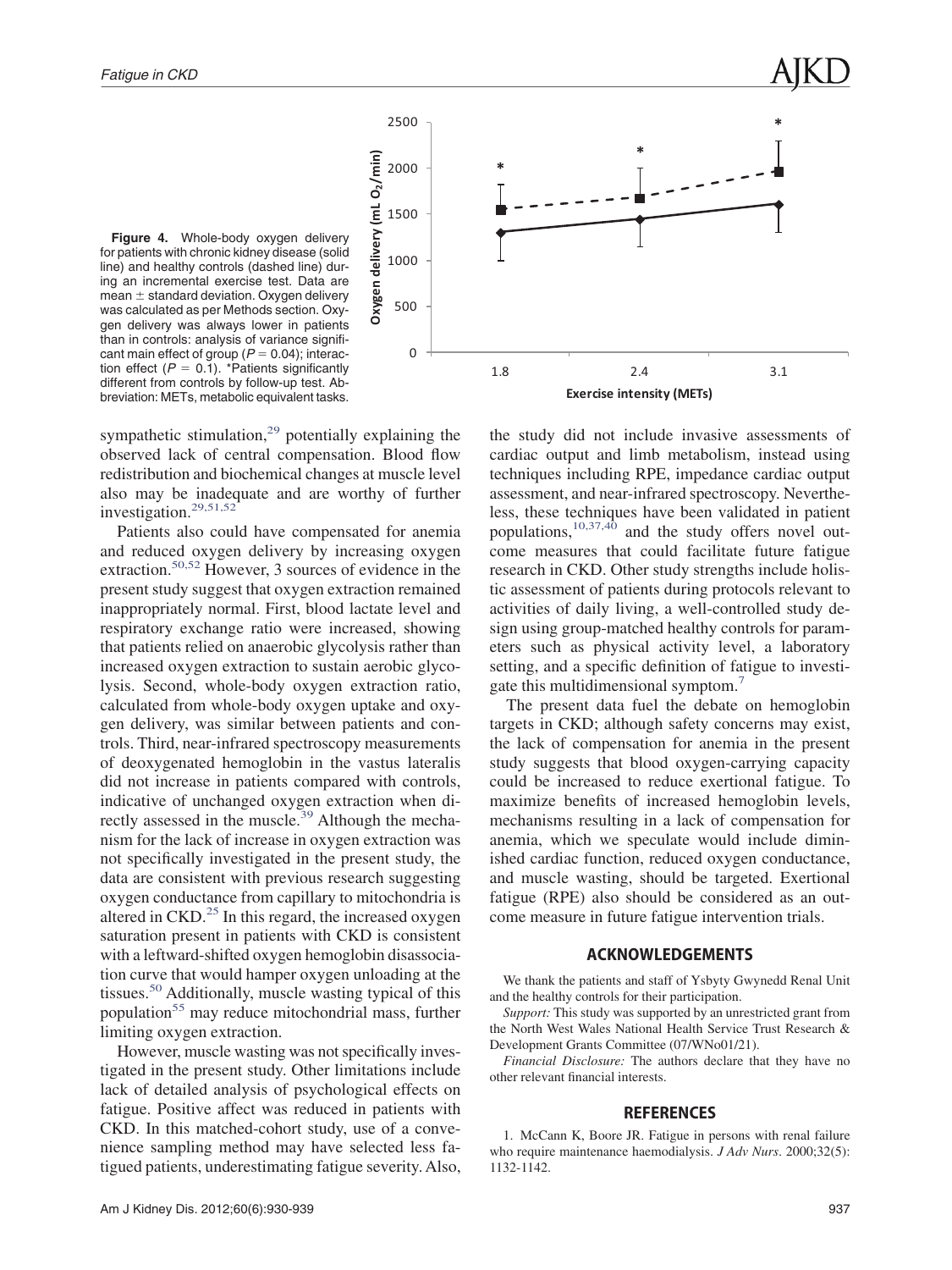<span id="page-8-0"></span>2. Weisbord SD, Fried LF, Arnold RM, et al. Prevalence, severity, and importance of physical and emotional symptoms in chronic hemodialysis patients. *J Am Soc Nephrol*. 2005;16(8):2487- 2494.

3. Murtagh FE, Addington-Hall J, Higginson IJ. The prevalence of symptoms in end-stage renal disease: a systematic review. *Adv Chronic Kidney Dis*. 2007;14(1):82-99.

4. Laupacis A, Muirhead N, Keown P, Wong C. A diseasespecific questionnaire for assessing quality of life in patients on hemodialysis. *Nephron*. 1992;60(3):302-306.

5. Curtin RB, Bultman DC, Thomas-Hawkins C, Walters BA, Schatell D. Hemodialysis patients' symptom experiences: effects on physical and mental functioning. *Nephrol Nurs J*. 2002;29(6): 562, 567-574.

<span id="page-8-1"></span>6. Koyama H, Fukuda S, Shoji T, et al. Fatigue is a predictor for cardiovascular outcomes in patients undergoing hemodialysis. *Clin J Am Soc Nephrol*. 2010;5(4):659-666.

<span id="page-8-2"></span>7. Portenoy RK. Fatigue. In: Max MB, Lynn J, eds. *Interactive Textbook of Clinical Symptom Research*. Bethesda, MD: National Institutes of Health; 2003:1-45.

<span id="page-8-3"></span>8. Tiesinga LJ, Dassen TWN, Halfens RJG. Fatigue: a summary of the definitions, dimensions and indicators. *Nurs Diagn*. 1996;7(2):51-62.

<span id="page-8-5"></span><span id="page-8-4"></span>9. Borg G. *Borg's Perceived Exertion and Pain Scales*. Champaign, IL: Human Kinetics; 1998.

10. Wallman KE, Morton AR, Goodman C, Grove R. Physiological responses during a submaximal cycle test in chronic fatigue syndrome. *Med Sci Sports Exerc*. 2004;36(10):1682-1688.

<span id="page-8-6"></span>11. Marcora SM, Bosio A, de Morree HM. Locomotor muscle fatigue increases cardiorespiratory responses and reduces performance during intense cycling exercise independently from metabolic stress. *Am J Physiol Regul Integr Comp Physiol*. 2008;294(3): R874-R883.

<span id="page-8-30"></span><span id="page-8-7"></span>12. Amann M, Calbet JA. Convective oxygen transport and fatigue. *J Appl Physiol*. 2008;104(3):861-870.

<span id="page-8-8"></span>13. Campistol JM. Uremic myopathy. *Kidney Int*. 2002;62(5): 1901-1913.

14. Moore GE, Parsons DB, Stray-Gundersen J, et al. Uremic myopathy limits aerobic capacity in hemodialysis patients. *Am J Kidney Dis*. 1993;22(2):277-287.

<span id="page-8-29"></span>15. Thompson CH, Kemp GJ, Barnes PR, et al. Uraemic muscle metabolism at rest and during exercise. *Nephrol Dial Transplant*. 1994;9(11):1600-1605.

16. Barany P, Wibom R, Hultman E, Bergstrom J. ATP production in isolated muscle mitochondria from haemodialysis patients: effects of correction of anaemia with erythropoietin. *Clin Sci (Lond)*. 1991;81(5):645-653.

17. Miro O, Marrades RM, Roca J, et al. Skeletal muscle mitochondrial function is preserved in young patients with chronic renal failure. *Am J Kidney Dis*. 2002;39(5):1025-1031.

<span id="page-8-9"></span>18. Jhamb M, Weisbord SD, Steel JL, Unruh M. Fatigue in patients receiving maintenance dialysis: a review of definitions, measures, and contributing factors. *Am J Kidney Dis*. 2008;52(2): 353-365.

<span id="page-8-11"></span><span id="page-8-10"></span>19. Kliger AS, Fishbane S, Finkelstein FO. Erythropoietic stimulating agents and quality of a patient's life: individualizing anemia treatment. *Clin J Am Soc Nephrol*. 2012;7(2):354-357.

20. Woodson RD, Wills RE, Lenfant C. Effect of acute and established anemia on  $O_2$  transport at rest, submaximal and maximal work. *J Appl Physiol*. 1978;44(1):36-43.

21. Ekblom B, Goldbarg AN, Gullbring B. Response to exercise after blood loss and reinfusion. *J Appl Physiol*. 1972;33(2):175- 180.

22. Ekblom B, Wilson G, Astrand PO. Central circulation during exercise after venesection and reinfusion of red blood cells. *J Appl Physiol*. 1976;40(3):379-383.

<span id="page-8-12"></span>23. Ross SD, Fahrbach K, Frame D, et al. The effect of anemia treatment on selected health-related quality-of-life domains: a systematic review. *Clin Ther*. 2003;25(6):1786-1805.

24. Johansen KL, Finkelstein FO, Revicki DA, et al. Systematic review of the impact of erythropoiesis-stimulating agents on fatigue in dialysis patients. *Nephrol Dial Transplant*. 2012;27(6): 2418-2425.

<span id="page-8-13"></span>25. Marrades RM, Roca J, Campistol JM, et al. Effects of erythropoietin on muscle  $O<sub>2</sub>$  transport during exercise in patients with chronic renal failure. *J Clin Invest*. 1996;97(9):2092-2100.

<span id="page-8-14"></span>26. Painter P, Moore GE. The impact of recombinant human erythropoietin on exercise capacity in hemodialysis patients. *Adv Ren Replace Ther*. 1994;1(1):55-65.

<span id="page-8-15"></span>27. Sala E, Noyszewski EA, Campistol JM, et al. Impaired muscle oxygen transfer in patients with chronic renal failure. *Am J Physiol Regul Integr Comp Physiol*. 2001;280(4):R1240-R1248.

<span id="page-8-16"></span>28. Perlman RL, Finkelstein FO, Liu L, et al. Quality of life in chronic kidney disease (CKD): a cross-sectional analysis in the Renal Research Institute-CKD Study. *Am J Kidney Dis*. 2005;45(4): 658-666.

<span id="page-8-18"></span><span id="page-8-17"></span>29. Hebert PC, Van der LP, Biro G, Hu LQ. Physiologic aspects of anemia. *Crit Care Clin*. 2004;20(2):187-212.

30. Levey AS, Coresh J, Balk E, et al. National Kidney Foundation practice guidelines for chronic kidney disease: evaluation, classification, and stratification. *Ann Intern Med*. 2003;139(2):137- 147.

<span id="page-8-19"></span>31. Maisonneuve P, Agodoa L, Gellert R, et al. Distribution of primary renal diseases leading to end-stage renal failure in the United States, Europe, and Australia/New Zealand: results from an international comparative study. *Am J Kidney Dis*. 2000;35(1):157- 165.

<span id="page-8-20"></span>32. Ware JE, Kosinski M, Bjorner JB, Turner-Bowker DM, Gandek B, Maruish ME. *User's Manual for the SF-36v2 Health Survey*. 2nd ed. Lincoln, RI: QualityMetric; 2007.

<span id="page-8-21"></span>33. Yellen SB, Cella DF, Webster K, Blendowski C, Kaplan E. Measuring fatigue and other anemia-related symptoms with the Functional Assessment of Cancer Therapy (FACT) measurement system. *J Pain Symptom Manage*. 1997;13(2):63-74.

<span id="page-8-22"></span>34. Crawford JR, Henry JD. The Positive and Negative Affect Schedule (PANAS): construct validity, measurement properties and normative data in a large non-clinical sample. *Br J Clin Psychol*. 2004;43(pt 3):245-265.

35. Watson D, Clark LA, Tellegen A. Development and validation of brief measures of positive and negative affect: the PANAS scales. *J Pers Soc Psychol*. 1988;54(6):1063-1070.

<span id="page-8-23"></span>36. Ainsworth BE, Haskell WL, Herrmann SD, et al. 2011 Compendium of Physical Activities: a second update of codes and MET values. *Med Sci Sports Exerc*. 2011;43(8):1575-1581.

<span id="page-8-24"></span>37. Richard R, Lonsdorfer-Wolf E, Charloux A, et al. Noninvasive cardiac output evaluation during a maximal progressive exercise test, using a new impedance cardiograph device. *Eur J Appl Physiol*. 2001;85(3-4):202-207.

<span id="page-8-25"></span>38. Robergs RA, Keteyian SJ. *Fundamentals of Exercise Physiology*. 2nd ed. New York, NY: McGraw-Hill Higher Education; 2003.

<span id="page-8-27"></span><span id="page-8-26"></span>39. De Blasi RA, Ferrari M, Natali A, et al. Noninvasive measurement of forearm blood flow and oxygen consumption by near-infrared spectroscopy. *J Appl Physiol*. 1994;76(3):1388-1393.

40. Van Beekvelt MC, Colier WN, Wevers RA, van Engelen BG. Quantitative measurement of oxygen consumption and forearm blood flow in patients with mitochondrial myopathies. *Adv Exp Med Biol*. 1999;471:313-319.

<span id="page-8-28"></span>41. Stevens JP. *Applied Multivariate Statistics for the Social Sciences*. 4th ed. London, England: Lawrence Erlbaum Associates; 2002.